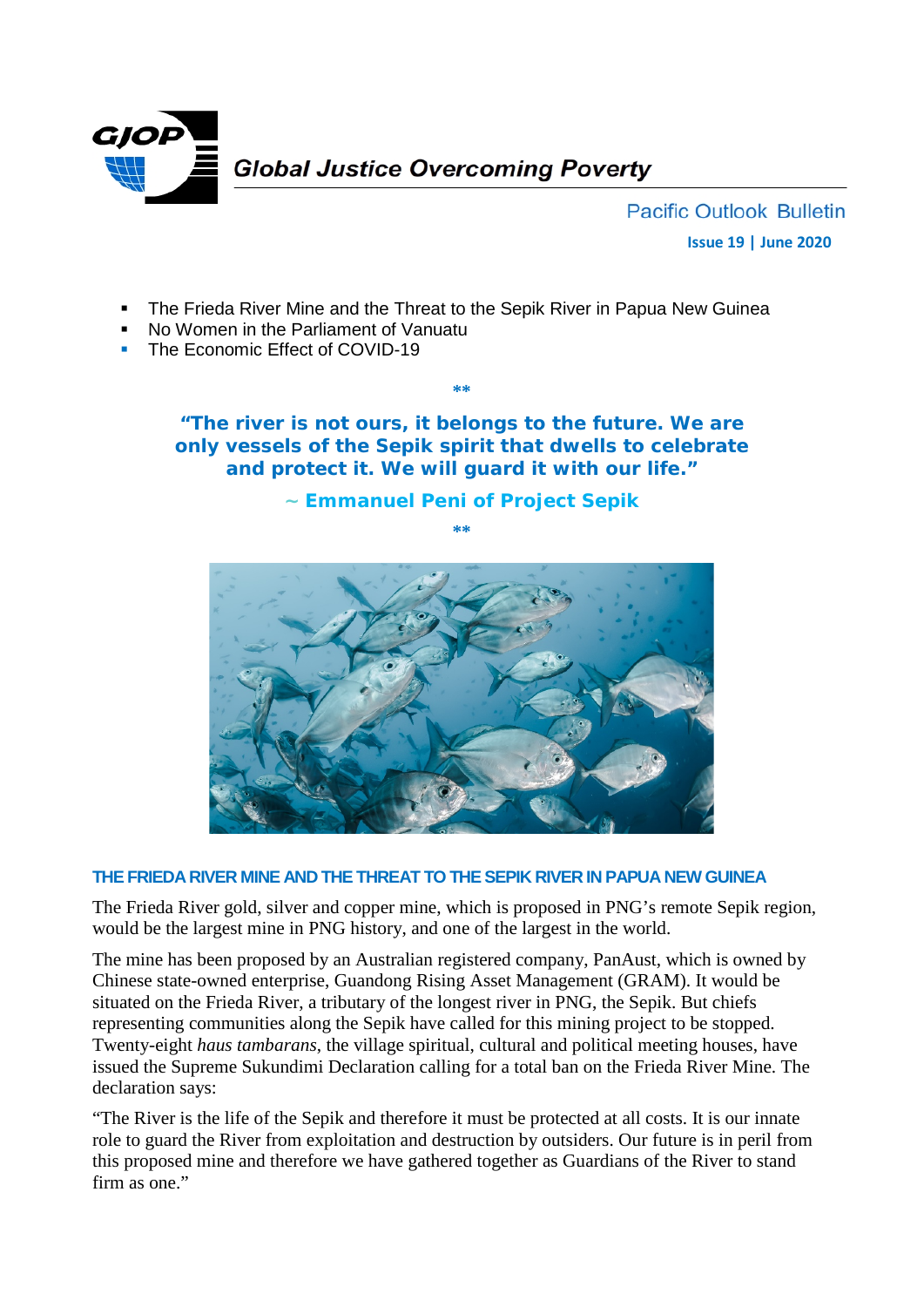In March 2020 a local Civil Society Organisation (CSO) called Project Sepik, called for the rejection of the Frieda River mine on the grounds that PanAust's Environmental Impact Statement (EIS) was 'unfit for purpose'.

The call came with the submission of ten independent expert reports on the EIS to PNG's Conservation and Environment Protection Authority (CEPA). The reports were obtained by Project Sepik in collaboration with PNG-based legal advocacy group, Centre for Environmental Law & Community Rights (CELCOR).

The submission made the following three points about the EIS:

1) The EIS has done nothing to reassure experts about the fact that there is **no secure way of storing the massive amount of mine waste (tailings)** safely without damaging the river. The project is being developed in a seismically active area of PNG which is also subject to extreme rainfall. The likelihood of the tailings dam breaking at some point, and causing catastrophic damage, is believed to be inevitable.

2) There is **no evidence of free, prior and informed consent** of all impacted customary landowners, including communities on the mine site and along the Frieda and Sepik Rivers. This evidence is essential for the project to proceed.

3) The **EIS is missing critical reports and information** including reports relating to the tailings dam and seismic reports. Also missing is vital information about the operation and closure of the mine, an assessment of the proposed airport, a resettlement plan for the four villages requiring relocation and a cost-benefit analysis.

"This mine could not be built safely, and now these ten expert reports prove it,' said Emmanuel Peni, Coordinator of Project Sepik. "We call upon CEPA to reject this incomplete and defective EIS and reject this Project….The 100,000 people who live on the Sepik don't want this mine. It will not bring the promised benefits to my people and it will endanger the beautiful Sepik river, which provides us not only with our home but our livelihood and also defines our identity."

Project Sepik submitted its expert reports on the same day it launched a campaign called ['Save the](http://savethesepik.org/)  [Sepik'](http://savethesepik.org/), in collaboration with [Jubilee](https://www.jubileeaustralia.org/) Australia and Aid/Watch Australia.

"We have seen this movie of Australian-based companies causing havoc to PNG's rivers before," said Dr Luke Fletcher, Executive Director of Jubilee Australia Research Centre. "We all remember BHP's Ok Tedi disaster, and we are still tracking the ongoing tailings disaster in Bougainville. In both cases the tailings released into these rivers contaminated and killed fish, caused mass flooding and the spread of contaminated mud, decimated land previously used for growing food and led to the leaching of heavy metals."

"The Sepik region is a haven of biodiversity, and home to some of PNG's rarest plants and animals," said Natalie Lowrey, Coordinator of AID/WATCH. "It is the largest unpolluted freshwater system in PNG and one of the largest and most intact freshwater basins in the Asia Pacific. Yet if the mine were to go ahead, the region could face catastrophic and permanent destruction. Instead of allowing this mine to proceed, the PNG government should commence the next step in protecting the Sepik – formally nominating the region for World Heritage Status," said Ms Lowrey.

### **The River is Not Ours**

Jubilee Australia and Project Sepik released the report, *The River is Not Ours,* in June 2019 about PanAust's proposed Frieda River Mine project. It investigates the project's environmental and social impacts. It is largely based on the findings of an awareness tour of riverside villages conducted by seven team members from Project Sepik. The mine will rely on the Sepik river for access, transport and tailing dispersal. If approved, the mine could have serious environmental and social impacts for the 400,000 indigenous people who rely on the river for their food, drinking water and transport.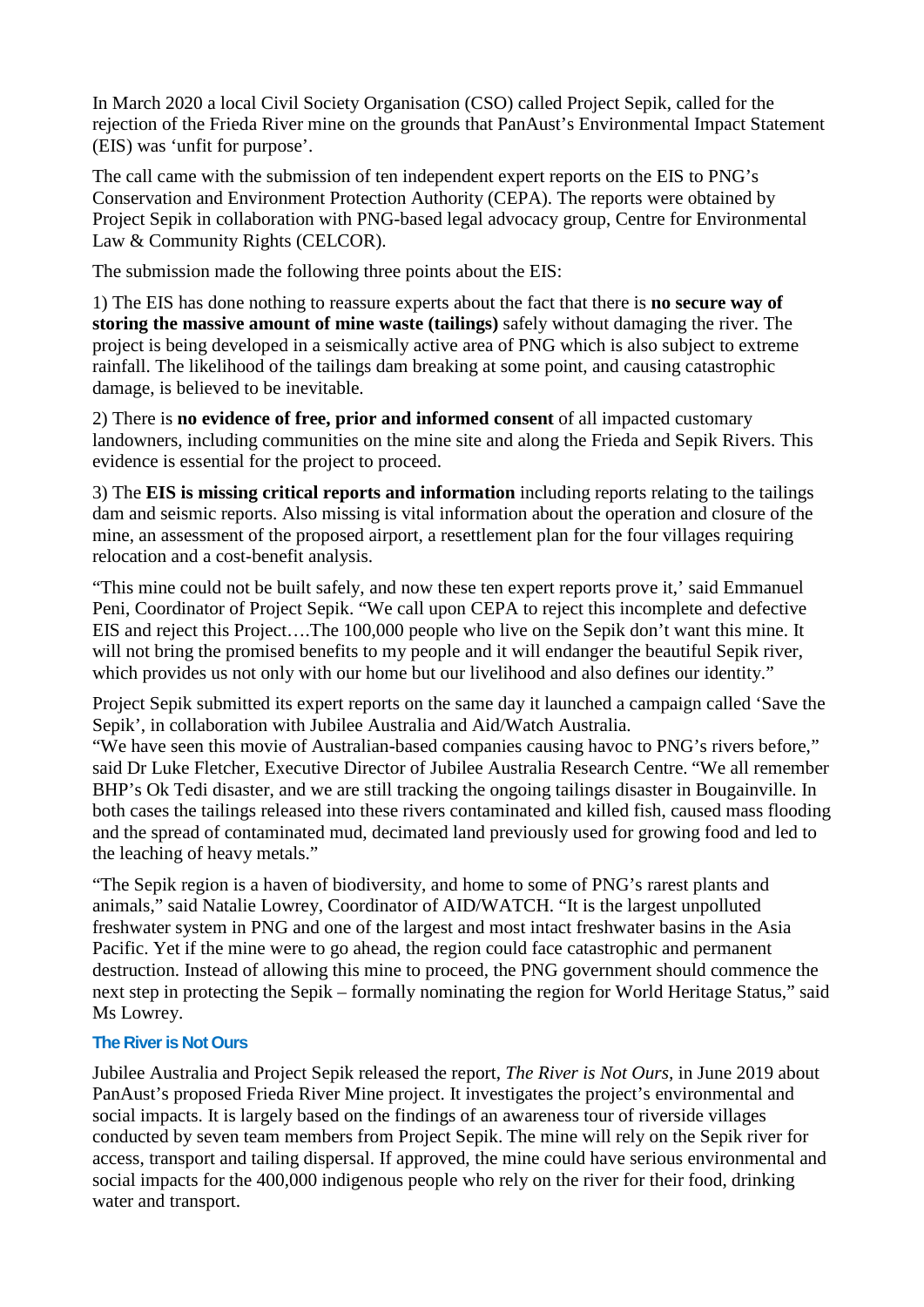"The river is not ours, it belongs to the future. We are only vessels of the Sepik spirit that dwells to celebrate and protect it. We will guard it with our life," says Emmanuel Peni of Project Sepik.

*Sources: 'Papua New Guinea chiefs call for halt to plan for country's largest ever mine' by Ben Doherty, The Guardian, 18 June 2020 / Jubilee Australia 31 March 2020 / 'The River is Not Ours: The Frieda Mine and the Threat to the Sepik' by Luke Fletcher and Emmanuel Peni, published by Jubilee Australia and Project Sepik, June 2019 [/ www.savethesepik.org](http://www.savethesepik.org/) / Edited by Rosamund Burton*

#### **\*\***

# **NO WOMEN IN THE PARLIAMENT OF VANUATU**

There were 17 female, and nearly 300 male candidates, contesting Vanuatu's 52 parliamentary seats in the national elections on 19 March 2020. Not one woman gained a seat, so the country now has its third consecutive all-male parliament. The last time a woman was elected to national parliament was 2008.

Vanuatu is one of only three countries in the world which have no females in their parliaments. The two others are the Federated States of Micronesia, which has never had a woman in parliament, and PNG. In PNG's 2017 national election, 165 women ran for parliament out of a total of 3,000 candidates, and no women were elected, including the three female incumbents.

Since Vanuatu gained independence in 1980 there have been five female MPs. The first was Motoralivoa Hilda Lini, who was elected in 1987 and served three terms. From the island of Pentecost, she is one of very few female chiefs in Vanuatu. Her brother, Father Walter Lini, was the country's first prime minister after independence.

She has always been an advocate for women's rights and in 2018 she was approached by the Vanuatu National Council of Women to set up the Pacific's first ever woman-led party, the Leleon Vanua Democratic Party, because the larger, established political parties were not supporting women. In the 2020 election of the three top ranking political parties, the Graon mo Jastis Pati and the Reunification Movement for Change endorsed no female candidates, and only two of the Vanua'aku Pati's 27 candidates were women.

A month before the March 2020 elections the Leleon Vanua Democratic Party announced it would not contest the election due to lack of funds. Despite its fund-raising efforts the Leleon Vanua Party couldn't compete with the sponsorship that the major parties attracted.

The Pacific nations have some of the lowest rates of female political representation in the world, and one issue across the countries is a lack of economic equality between men and women. In Vanuatu, many people believe in the traditional culture, the idea of 'kastom', that women are to support and serve men, rather than take leadership roles.

To take their places in parliament women need acceptance by the community that they can be political leaders, and also to receive financial backing from political parties. Programs working with men and community leaders are in place to instigate cultural change and acceptance of female leadership. The Leleon Vanua Democratic Party will contest the next election in 2024, but its secretary-general, Andrina Komala Lini Thomas told the ABC,

"It's going to take many years and a lot of educated work to assist men to change and transform their mindsets, that women should also have a place in the decision-making of a nation."

*Sources: 'The 2020 Vanuatu Elections: How Did Women Fare?' by Elise Howard, In Brief 2020/11, Department of Pacific Affairs, Australian National University / '"2020 will be my year": the push to elect women in Vanuatu, a nation with no female MPs' by Yasmine Bjornum, The Guardian 15 March 2020 / 'Vanuatu's election sees 17 women contest seats – again almost 300 men' by Jordan Fennell and Prianka Srinivasan, ABC, 19 March 2020 / Edited by Rosamund Burton.*